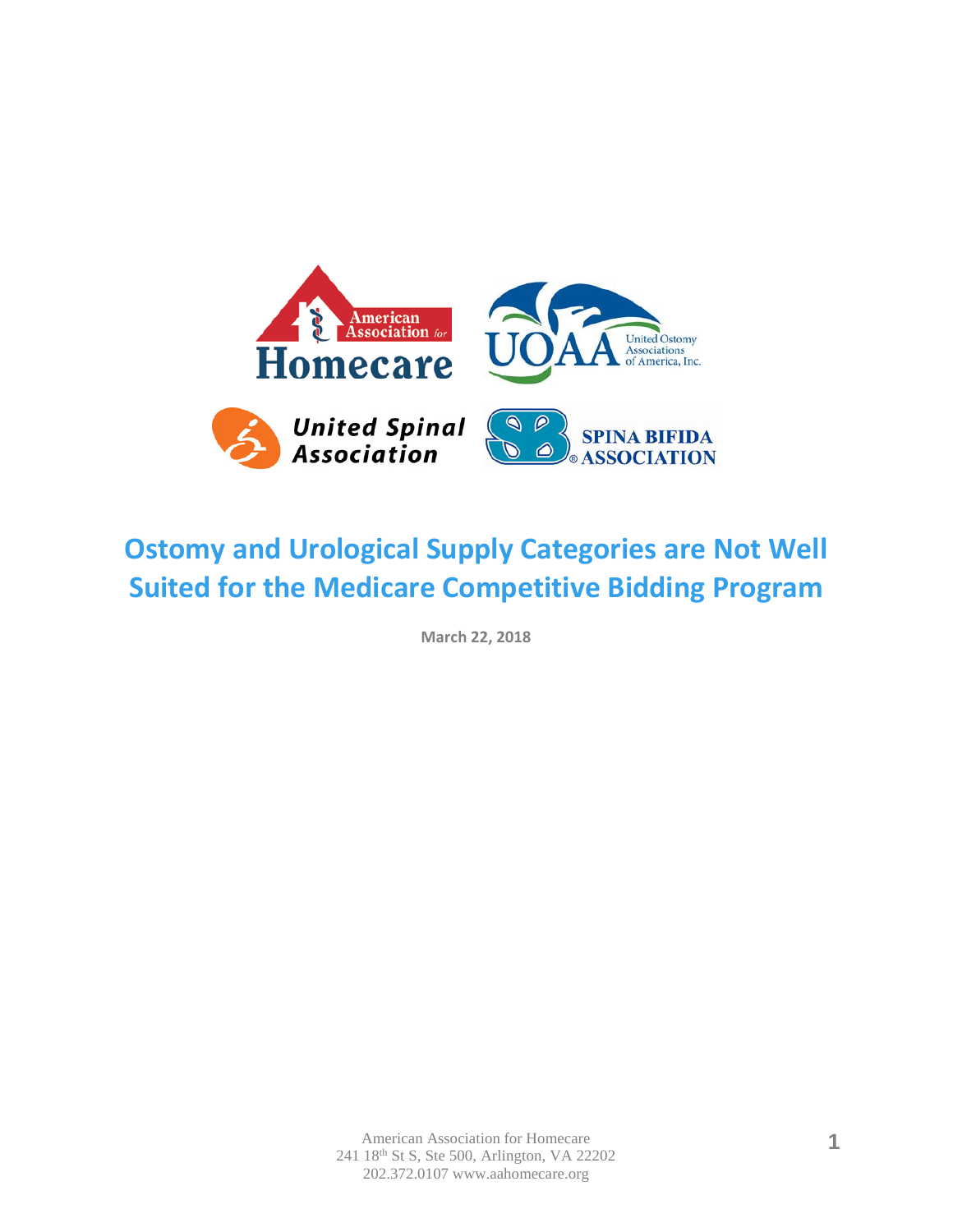## **EXECUTIVE SUMMARY**

Prescribed ostomy and urological products are used to manage medical conditions that interfere with or do not allow for normal bowel and/or bladder function. These product categories are broad and extremely complex. The complexity of product is needed to meet the distinct and highly variable needs of patients to appropriately manage biological waste.

Medicare completed a Competitive Bidding Demonstration project (2004) that included urological supplies and concluded they are "not well suited" for competitive bidding.<sup>1</sup> In this report, Medicare concluded that ostomy and urological supplies present little competitive potential and limited savings potential on a small dollar base on Medicare expenditures.

Medicare should not expand the Competitive Bidding program to include these products in exchange for the potential of immaterial savings and the likelihood of adverse impact on patient health.

# **INTRODUCTION**

Ostomy and urological supplies are medically necessary for 750,000-1 million Americans who have compromised bowel and/or bladder functions.<sup>2</sup> These products are highly customizable in nature, and a diverse range of options is required in order to best meet each patient's clinical needs.

Suppliers and manufacturers currently engaged in providing ostomy and urological products understand the complex needs of this population and have invested significant resources in order to meet these needs. A survey of eight leading Medicare suppliers and three national manufacturers was conducted in August 2017; the findings illustrate the broad array of products required by users of ostomy and urological supplies. Collectively, survey supplier and manufacturer participants have more than 2,200 items made by more than 100 manufacturers on hand ready to provide to Medicare beneficiaries in need of ostomy or urological supplies.

Within the past 2 years, there have been references to expanding the controversial Medicare Competitive Bidding Program for Durable Medical Equipment (DME) to other product categories, including ostomy and urology supplies, in either the President's Budget or MedPAC recommendations. Such action would significantly diminish the number of unique products available to meet beneficiaries' needs and would compromise patient health while failing to achieve cost-savings goals. The Competitive Bidding Program puts ostomy and urology supplies at risk for commoditization, that is the loss of differentiation in function or functionality. As explained below, ostomy and urology products are unique to each person's clinical needs and are not commodity products.

The American Association for Homecare is not alone in this concern. Others, such as the Wound Ostomy and Continence Nurses Society, have identified access to wound, ostomy, and incontinence supplies as a "public policy and advocacy priority with a goal to protect and enhance patients' access to wound, ostomy, and continence supplies."<sup>3</sup> Their concern is that the lack of new categories "do not recognize" the prosthetic, life-restoring nature of these devices. This lack of appropriate classification limits an individual's access to proper products, creates safety issues, and inhibits innovation in new ostomy technology".

Other organizations such as the United Spinal Association have stated their opposition to the President's Budget, voicing concern that the decision will "limit access to prosthetic supplies which need to be clinically prescribed, selected, and/or adjusted and fitted for individuals by specially trained health care professionals based on the unique medical and physical needs of each person."4 They go on to state that "Medicare, and other payers, need to ensure that individuals have access to the catheters and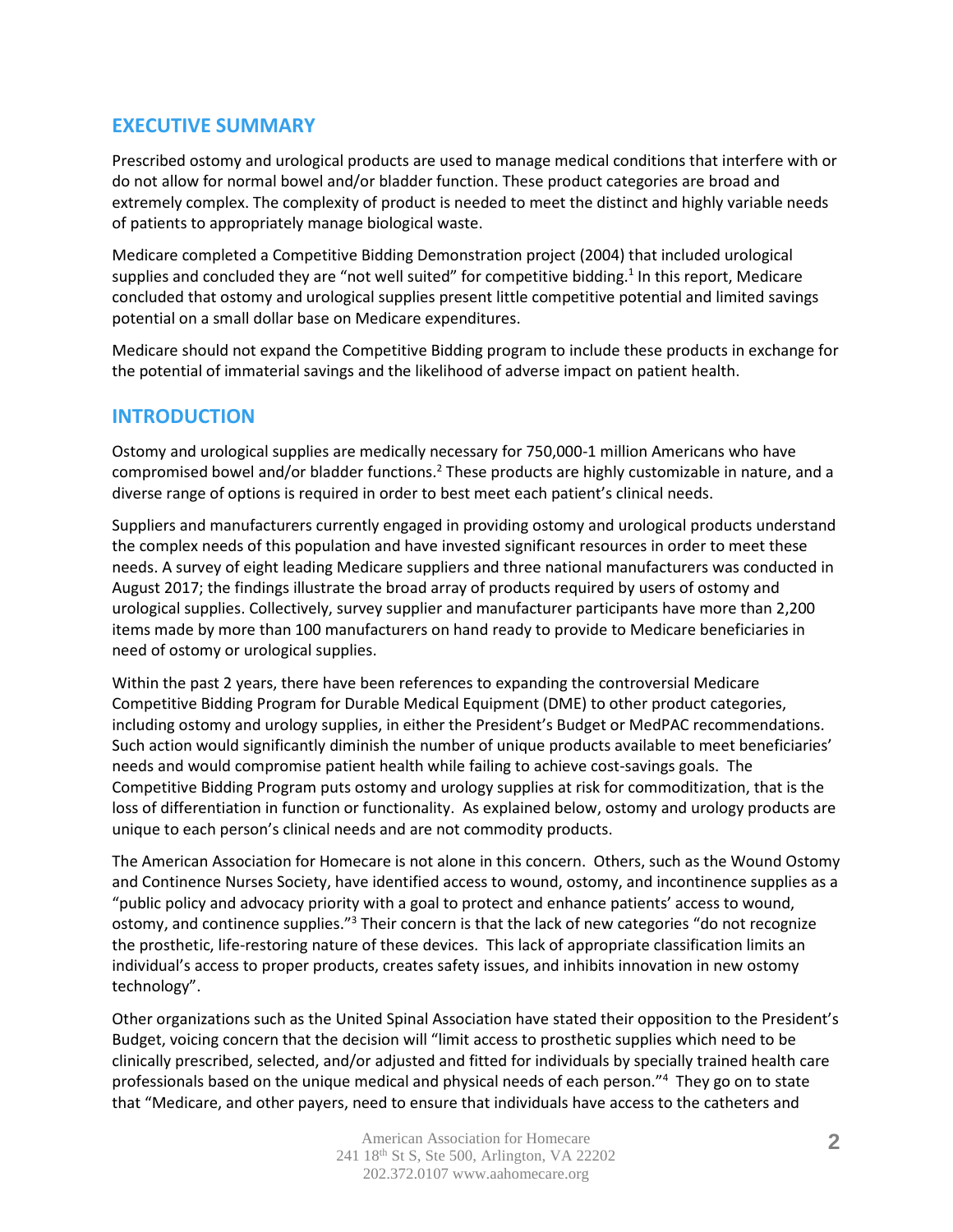ostomy supplies prescribed for their use to avoid life-threatening infection [and complications] and increased health care costs". The United Spinal Association noted that such medical products are clinically prescribed and finding the right product to address specific clinical needs requires continual adjustment for the appropriate fit due to physical changes across the lifespan.

United Ostomy Associations of America (UOAA) is also concerned, as ostomy and urological prosthetics are not one-size-fits-all, or over-the-counter generic products, and are not easily interchangeable. Since every individual's skin and stomal output are different, it is essential each person has access to products that are compatible with their body. UOAA also noted that improper pouching systems can result in leakages and odor, which may have an emotional impact on a person, leading to depression and social isolation.9

Numerous reports by CMS point to the limited potential for program savings found through the DMEPOS Competitive Bidding Demonstration Projects that included urologicals, concluding that these products are "not well suited" for Competitive Bidding.  $1.7$  The Competitive Bidding Demonstration Project pointed to the limited savings potential and "deleterious effect on product selection"<sup>5</sup> that the Competitive Bidding program could have in spite of some products being better suited for individuals than others within a single HCPCS code. $5$ 

If product variation decreases as anticipated by the US Department of Health and Human Services, (now CMS), many individuals' health will be compromised. Ill-fitting or inappropriately sized products can result in consequences such as severe skin damage, life-threatening infections, and other health issues that can lead to hospitalizations and other increased costs related to use of products not aligned with the individual patient's physiology. This is not good policy or sound program management.

# **PRODUCT BACKGROUND**

There are a wide variety of products necessary to effectively manage ostomy and urinary incontinence or retention. In order to fully comprehend why product differentiation is required, it is important to understand what ostomy and urological products are and how they are used.

## **Ostomy**

An ostomy is a surgically created opening (stoma) in the body by which fecal matter and urine are emptied into a collection pouch. The emptying or voiding of the waste is an involuntary action. Ostomy pouches are adhered to the skin by an adhesive barrier (wafer), collecting urine or fecal matter. There are several types described below.

- Colostomy: A surgical procedure in which an opening (stoma) is formed by attaching the colon (large intestine) to the abdominal wall. It is often used for individuals who have diverticulitis, colon cancer, bowel obstruction, paralysis, trauma and/or injury or congenital birth defects.
- Ileostomy: A surgical procedure in which an opening (stoma) is formed by attaching the ileum (small intestine) to the abdominal wall. It is commonly used in individuals with ulcerative colitis, Crohn's disease, Familial Polyposis (FAP), and colon cancer.
- Urostomy: A surgical procedure in which an opening (stoma) is formed for the urinary system. This is done to divert the normal flow of urine from the kidneys and ureters to the stoma. A urostomy is a permanent solution. A urostomy is most often needed due to bladder cancer but also inflammation of the bladder or congenital birth defects.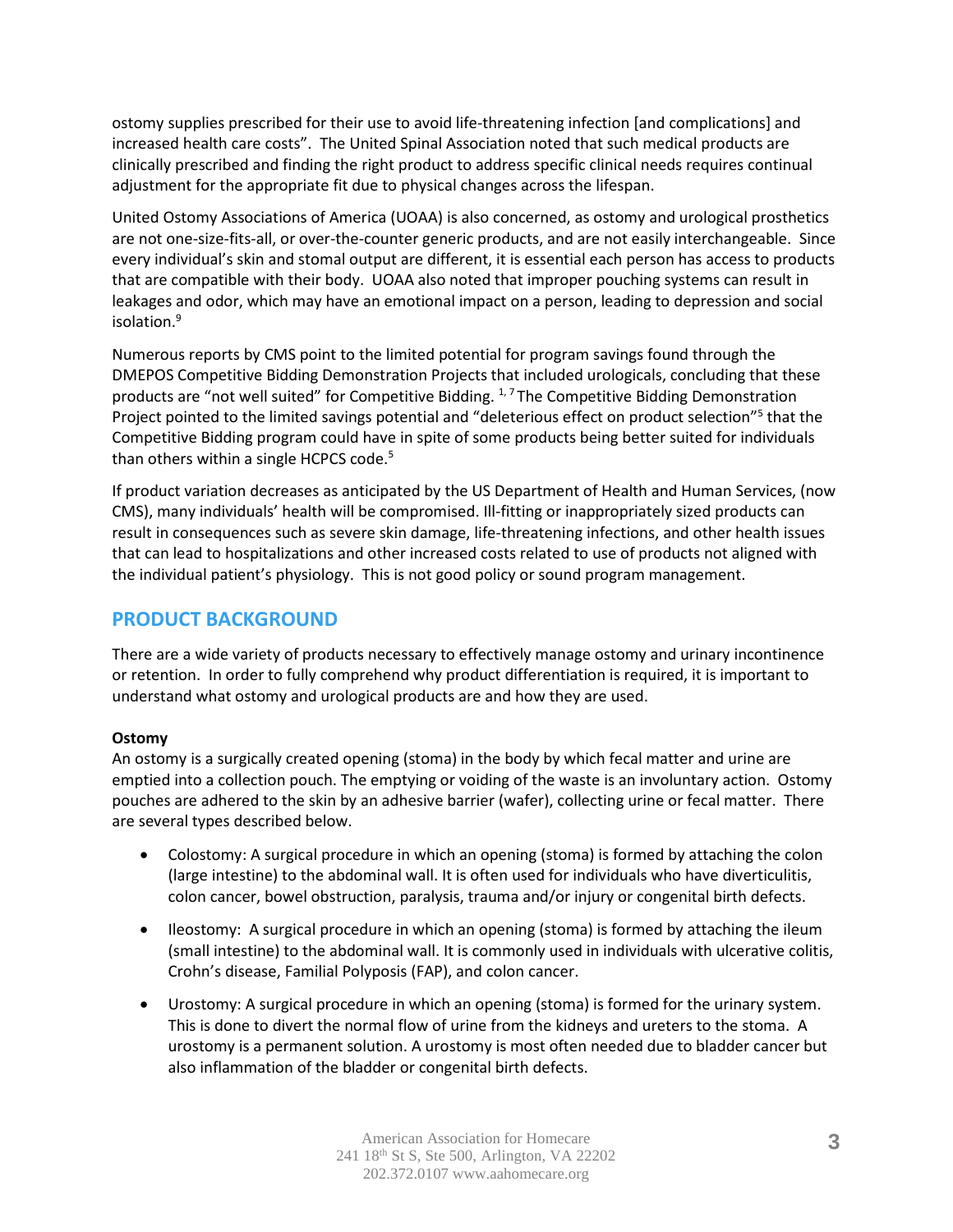#### **Incontinence and Urinary Retention**

Urinary retention is the inability to voluntarily void urine. This condition can be acute or chronic.

Urinary incontinence is the involuntary leakage of urine; in simple terms, it means a person urinates when they do not want to. Control over the urinary sphincter is either lost or weakened.

Causes of urinary retention and incontinence are numerous. Individuals with conditions such as spinal cord injury, Parkinson's disease, stroke, brain injury, enlarged prostate, multiple sclerosis, cerebral palsy, spina bifida, and cancers often may be living with urinary retention and incontinence issues. For some conditions, the communication between the brain and bladder is altered resulting in problems with bladder storage and bladder emptying. Bladder may empty too frequently, not frequently enough, or in an uncoordinated way.

Urological supplies include catheters which are inserted into the urethra to drain the bladder, either on an intermittent basis or left inserted into the bladder for a week or longer. Catheters that are left in the bladder are known as indwelling catheters, and some individuals use this method of bladder emptying throughout their lifetime. Catheters left in place in the bladder and those that are applied externally also require urine collection devices such as night drainage bags and leg bags.

#### **Selecting the Appropriate Ostomy Products**

There are many factors considered by medical professionals when prescribing an ostomy pouching system that will work best for the patient. The length of the stoma, type of barrier adhesion, abdominal firmness and shape, the location of the stoma, scars and folds near the stoma, physical demands, and height and weight all must be considered. Special changes may have to be made for stomas near the hipbone, waistline, groin, or scars. Some manufacturers have custom-made products to fit unusual situations. These products also require a healthcare professional's (such as a certified ostomy nurse or ostomy management specialist) ongoing services for selection, fitting, training on use, adjustment, and to address health care conditions and clinical complexities that arise.

The stoma size and shape change over time. Immediately after surgery, the stoma is quite different and may require the patient to change his/her ostomy systems more often. The need for barriers, pouches, and accessories will vary over time. Further, varying climate conditions (such as high humidity) play a role, affecting the frequency in which the pouching system must be reapplied.

A good pouching system should be:

- 1. Secure, with a good leak-proof seal to prevent incontinence and skin breakdown
- 2. Odor-resistant
- 3. Protective of the skin around the stoma
- 4. Nearly invisible under clothing
- 5. Easy to take off and apply

#### **Selecting the Appropriate Urological Products**

Selecting the most appropriate urinary catheter and drainage system is an important factor affecting patient health, outcomes and comfort. Inappropriate selection may introduce an array of unnecessary catheter-associated health problems for the patient, such as urinary tract infections<sup>8</sup>, bleeding, and urethral strictures (scarring). There is a vast selection of catheters, materials used, and drainage systems available. Some of the materials used are vinyl, rubber, and silicone. Use of the appropriate material, type, and size of catheter is critical to the patient's health. Catheters should also be selected by a healthcare professional based on a person's functional capacity and medical history.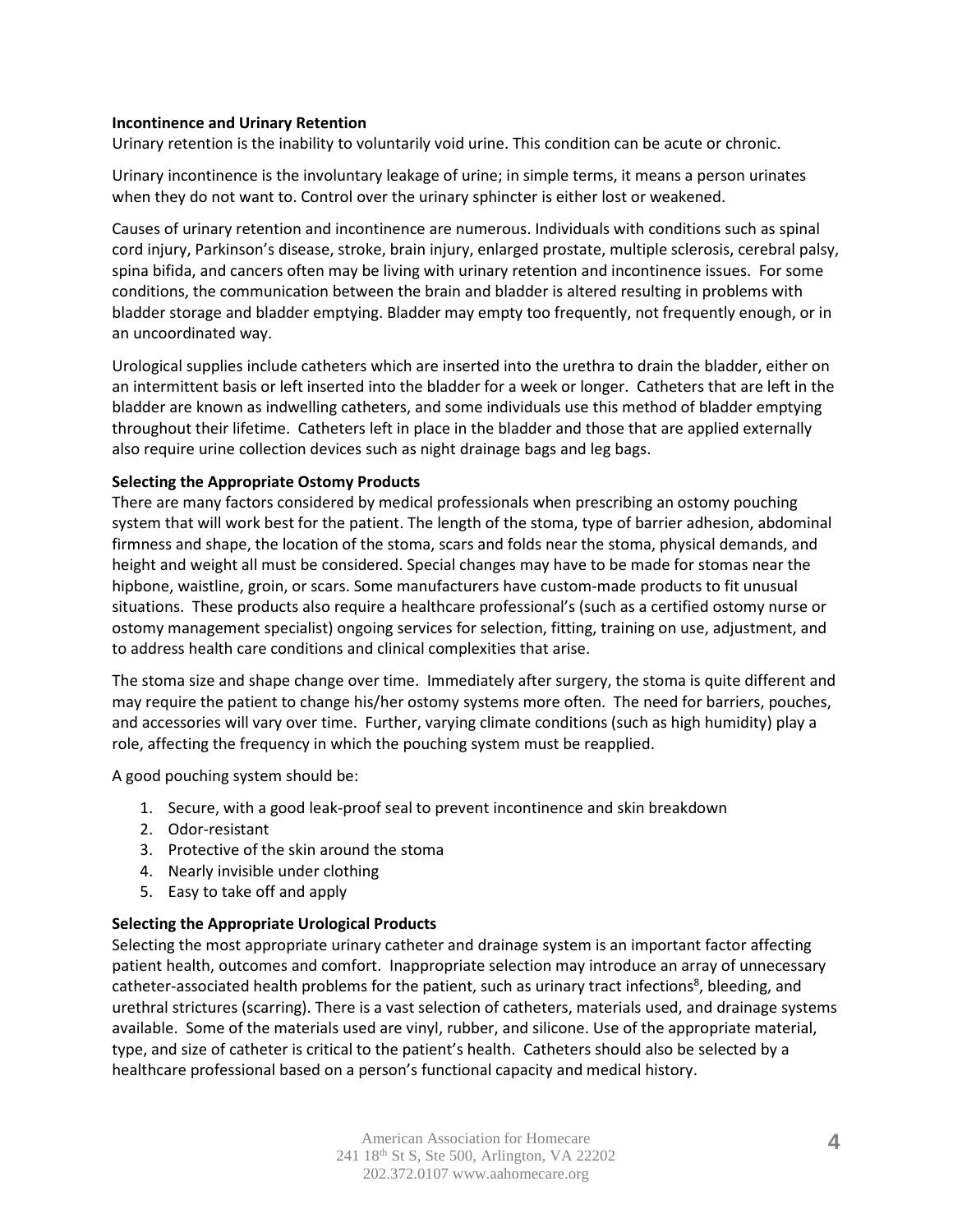All ostomy and urological products used must be properly evaluated by an appropriately trained medical professional, such as a Wound Ostomy Continence Nurse, to ensure they align with the patient's unique anatomy and overall physical health.

# **BACKGROUND FOR BIDDING ON UROLOGICALS**

### **The Challenge**

Product selection in a competitive bid environment will likely be lessened as anticipated by the Health and Human Services Department in the 2004 Final Report to Congress on a Competitive Bidding Demonstration project that included urological supplies.

#### **Demonstration Projects History**

The only times that the Competitive Bidding Program included urological supplies were in the 1999 and 2001 Competitive Bidding Demonstrations in Polk County. The resulting analysis from government agencies concluded that "We believe that the product category of urological supplies is not as well suited for Competitive Bidding… Urological supplies has much lower allowed charges than [other] product categories, so it offers relatively little potential for program savings." 7

#### **Specifically, CMS reports state:**

#### *Negative Impact on Quality, Access, and Support*

- "Some product categories, especially smaller ones such as urological supplies, may be vulnerable to a lessening of product selection under reduced prices. Some urological supplies are associated with strong patient preferences, and therefore may be particularly vulnerable to supplier market strategies that narrow patient choice."  $^1$
- "Beneficiary complaints in the early months of the hotline centered around beneficiaries' dissatisfaction with switching suppliers and/or having to switch name brands (especially for urological supplies.) $"$ <sup>5</sup>
- "In a product with relatively few suppliers, quality may suffer if several of the winning suppliers are inexperienced, perceived access may fall if patients prefer local suppliers and several of the winning suppliers are located outside the area, and product selection could be reduced if several winning suppliers adopt more limited product lines."<sup>7</sup>
- "For urological supplies, it became apparent that suppliers need to be knowledgeable about this product and that beneficiaries would benefit from a wide selection of products to accommodate different needs."<sup>7</sup>
- "Quality problems are most likely to occur in the urological supplies product category." <sup>5</sup>

## *HCPCS Variety vs Reimbursement*

- "There is a wide variety of products available for some urological codes. Because the reimbursement level applies to a broad category of products regardless of material used or quality of item, the incentive is for the supplier to find the least expensive item in the category that would still provide the beneficiary with an acceptable level of quality." <sup>5</sup>
	- o "However, because urological supplies are very personal items, the patient often has brand and product preferences. Moreover, even within a single HCPCS codes, some products may better match a patient's needs than another." 5
	- o "However, lower reimbursement levels in the demonstration may have strengthened this incentive so that suppliers were willing to provide products of lower quality than they did in the past."  $6, 7$
- "During interviews with urological suppliers, it was evident that the reimbursement for certain HCPCS codes does not adequately cover the cost of some products within that HCPCS code." <sup>5</sup>